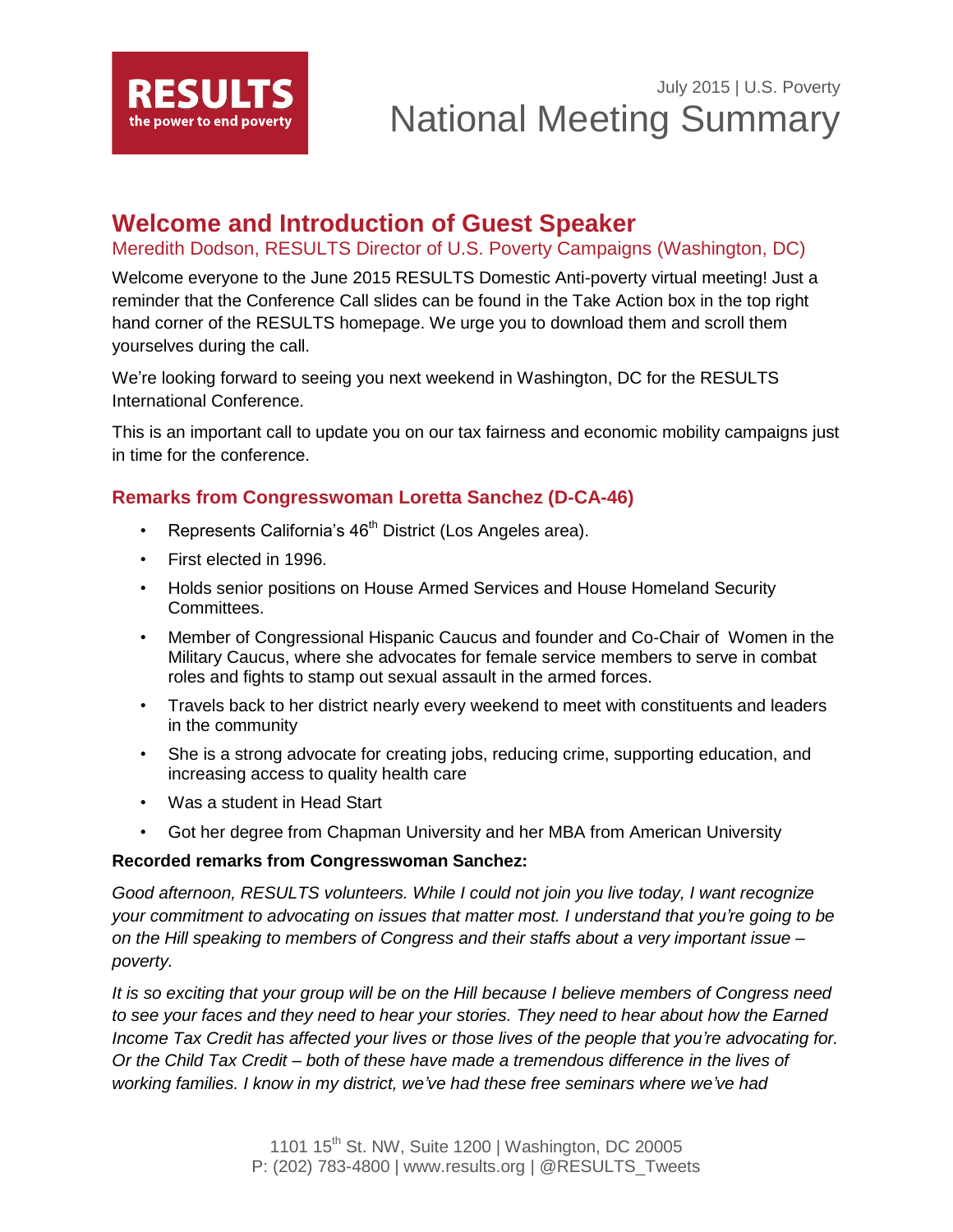*volunteers from the IRS come and help people to do free tax preparation so that we can ensure that people actually work on getting the Earned Income Tax Credit.*

*And so when you're talking to Congress, talk about how things change people's lives. One, use facts and figures and secondly, tell those personal stories. Don't be afraid to tell those personal stories. That can really change the minds of the people in Congress.*

*So once again, talk to them, smile, have a good time, and you're going to be so successful in advocating for those people who don't have a voice usually in the Congress. Thank you and enjoy.*

# **Economic Mobility Campaign Update and July Action**

Susan Fleurant, U.S. Poverty Campaigns Intern (Washington, DC)

- The **[Earned Income Tax Credit](http://www.results.org/issues/earned_income_tax_credit/)** (EITC) and [Child Tax Credit](http://www.results.org/issues/child_tax_credit/) (CTC) are key supports for low-income working families. If improvements to the EITC and CTC expire, millions of people will be pushed into deeper financial insecurity.
- The Senate Finance Committee is scheduled to consider tax legislation on our International Conference Lobby Day, July 21, but they may postpone.
- As many of you know, Republicans are pushing to make some business tax breaks permanent
- We need to shift priorities– Congress must focus on saving key provisions of the EITC and CTC as their #1 concern. At a minimum, they must treat businesses and workers the same
- Messaging tips: EITC/CTC promote work; credits create a big bang for the buck and improve self-sufficiency; when making tax changes,

### Face-to-face meetings are **the most influential way to influence elected officials!**

Help make a difference by scheduling meetings with members of Congress on Advocacy Day during the [RESULTS International Conference](http://www.cvent.com/events/results-2015-international-conference/event-summary-6e6e2b145a02421a805078305ffdcb1f.aspx?i=56691988) and/or during the August recess (House: 8/3- 9/7; Senate 8/10-9/7) Our key priority is to ensure the EITC and CTC improvements are permanently extended.

### **July Action – Set up meetings in July and August to Urge Members of Congress to Protect the EITC and CTC**

[\(http://www.results.org/take\\_action/july\\_2015\\_u.s.\\_poverty\\_action/\)](http://www.results.org/take_action/july_2015_u.s._poverty_action/)

- 1. Coordinate with your group to assign a specific person to request a meeting with each member of Congress.
- 2. Find contact information for the district office of your member of Congress along with their Schedulers through the [RESULTS website](http://capwiz.com/results/dbq/officials/) (under "Staff" tab). You can also call the Capitol switchboard at (202) 224-3121 and ask for your representative's/senator's office.
- 3. Call and ask for the scheduler (be ready to leave a short voicemail).
- 4. Use the following conversation as a template for the conversation with the scheduler. *Hi, my name is \_\_\_\_\_\_\_\_\_\_\_\_\_\_\_\_\_, and I am a constituent of Rep./Sen.*

*\_\_\_\_\_\_\_\_\_\_\_\_\_\_\_\_\_ from \_\_\_\_\_\_\_\_\_\_\_\_\_\_\_\_\_. I am also a volunteer with RESULTS,*  a grassroots group working to end poverty. I know that Rep./Sen.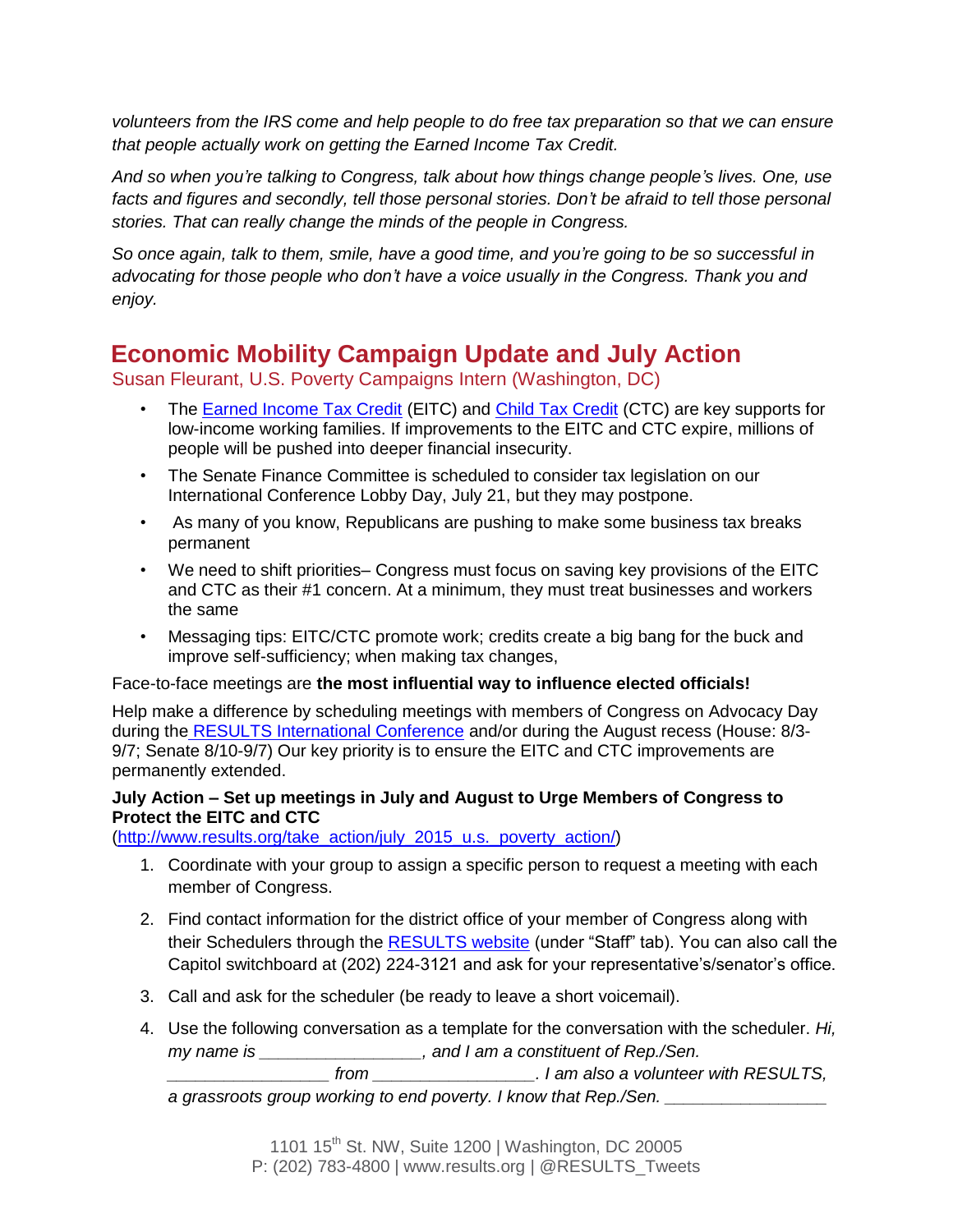*values input from constituents on the issues that matter to us. With that in mind, our local RESULTS group would like to schedule a meeting with him/her while we are in Washington for the RESULTS International Conference / while he/she is home for the August recess. There will be at least \_\_\_\_ of us at the meeting, and we would like to discuss how we can create economic mobility through protecting and strengthening tax credits for low-income working families and ways we can work together to support innovative approaches to helping families move out of poverty. May I set that up today? What times would he/she be available to meet?*

- 5. You may be asked for a written request. Use the above conversation or our [online](http://capwiz.com/results/issues/alert/?alertid=7268106&MC_plugin=2201)  [template](http://capwiz.com/results/issues/alert/?alertid=7268106&MC_plugin=2201) to create a request letter/e-mail.
- 6. If the member of Congress has no time to meet this summer, ask to schedule a meeting the next time he/she is back home. Also ask if he/she is holding any town hall meetings during the August recess.
- 7. Be sure to note the name of the scheduler and thank that person for their assistance. If you don't get a firm answer when you call, mention when you'll follow up.

Once you confirm a meeting, please contact RESULTS Director of US Poverty Campaigns Meredith Dodson [\(dodson@results.org\)](mailto:dodson@results.org) for coaching, materials, and tailored requests for your meeting. For additional tips on how to schedule your face-to-face meeting, check out our [Activist](http://www.results.org/skills_center/milestone_12/)  [Milestone: Meet Face-to-Face with Your Member of](http://www.results.org/skills_center/milestone_12/)  [Congress](http://www.results.org/skills_center/milestone_12/) and our accompanying [PowerPoint.](http://www.results.org/uploads/files/results_-_face-to-face_lobby_visits_(activist_toolkit).ppt)

# **July Training – Role Play of a Meeting with a Member of Congress**

Joanne Carter, Executive Director of RESULTS (Washington, DC) Meredith Dodson, Director of U.S. Poverty Campaigns (Washington, DC) Susan Fleurant, U.S. Poverty Campaigns Intern (Washington, DC)

To help you prepare for Advocacy Day at the conference and meetings back home during the August recess, we're going to do a role play of what a face-to-face meeting with a member of Congress might look like – this is a specific example of a meeting with a House Republican Joanne will be the member of Congress and Meredith and Susan will be RESULTS volunteers. When we're done, we'll take a few minutes for everyone to practice with their groups.

**Meredith (Volunteer):** Hi Congresswoman Carter, thank you for talking time to meet with us. May I ask how much time do you have to meet with us?

**Joanne (Rep.):** Hello, it's great to have you here in DC. I have about five minutes to talk with you. Where are you all from?

**Susan (Volunteer):** Hi Congresswoman, I'm Susan and I'm from Centennial.

**Meredith (Volunteer):** Hi Congresswoman Carter, my names is Meredith and I live in Aurora. We'd like to talk with you today about the Earned Income Tax Credit and the Child Tax Credit.

**Joanne (Rep.):** OK, what specifically would you like to discuss about tax credits?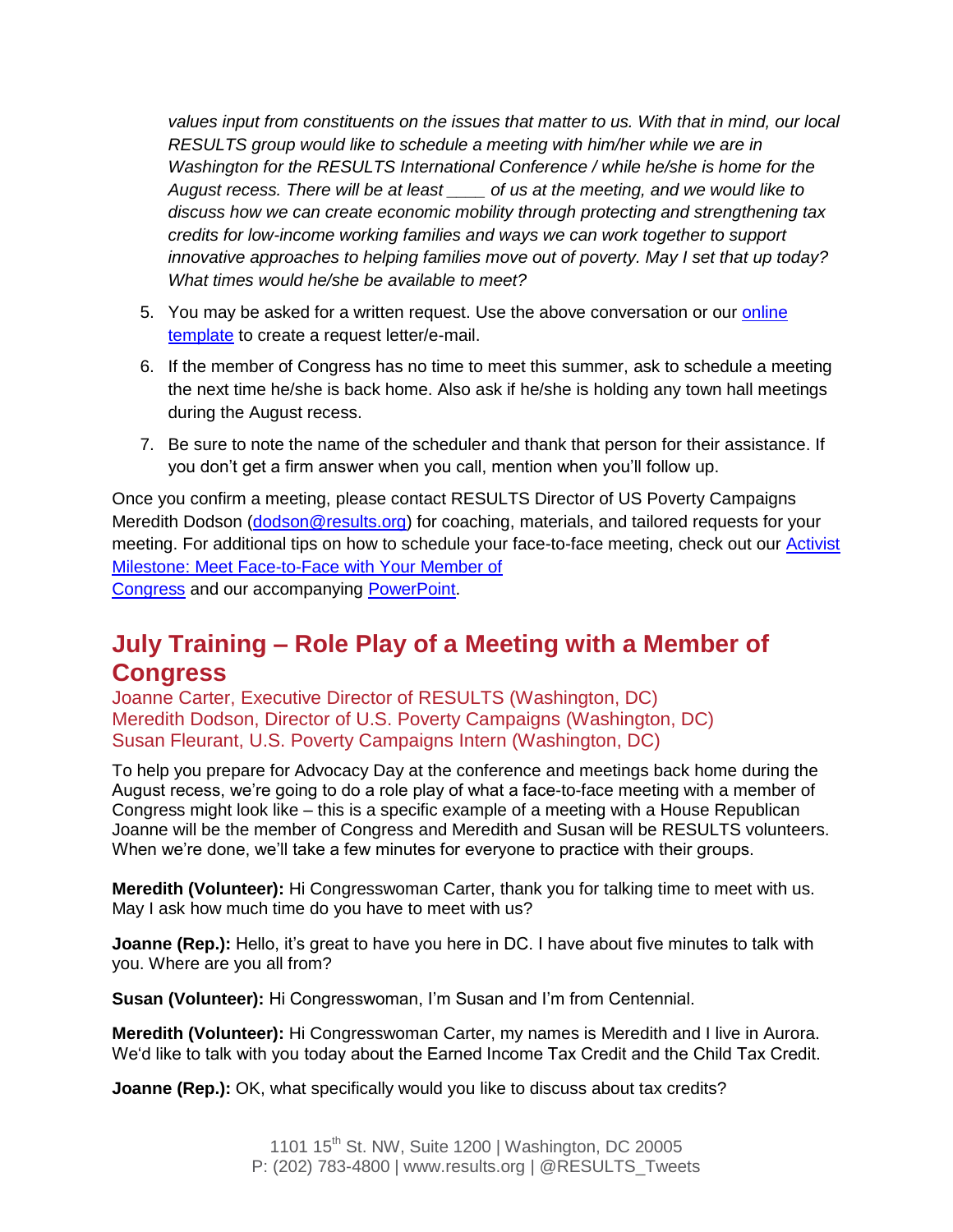**Susan (Volunteer):** Are you familiar with the EITC and CTC?

**Joanne (Rep.):** Yes, I am aware of them. I'm not a tax expert but understand they go to poor families.

**Susan (Volunteer):** That's right. And they are very successful. [Between 2011 and 2013,](http://apps.cbpp.org/3-5-14tax/?state=CO) the Earned Income Tax Credit and the Child Tax Credit lifted 148,000 people out of poverty in Colorado, including 82,000 children. Also, studies show that children who live in EITC households grow up healthier, do better in school, and are more productive as adults. And they don't just help families who receive them; they help all of us. In 2012, \$775 million was put back into the Colorado economy as a result of the EITC.

**Meredith (Volunteer):** But the outlook is not all good. Vital improvements to the EITC and CTC are expiring in 2017. This concerns us because millions of families could be pushed into poverty if that happens. As the mother of two young children I know how difficult it can be to afford child care, nutritious meals, and everything else my kids need to succeed. Congress must act this year to save key provisions of these pro-work tax credits that help millions of hard-working families make ends meet.

As you may know, Chairman Paul Ryan of the House Ways and Means Committee has proposed to expand the EITC and the As Ways and Means discusses tax legislation and negotiates a deal with the Senate and President, we need members of Congress like you voicing your support for these tax credits to Representative Ryan. We hope you will tell Chairman Ryan you want the Ways and Means Committee to save these key provisions that help millions of Americans to pay for things that keep them working, such as child care and transportation.

**Joanne (Rep.):** One of my concerns is that these tax credits are rife with fraud.

**Susan (Volunteer):** We agree there needs to be a reduction in EITC errors – but to be clear, these are often unintentional errors, not fraud. As we both know, filing taxes can be complicated, especially in complex family situations like when parents divorce. Studies indicate that often these aren't errors, and 85 percent of children are claimed correctly.

Steps have been taken to reduce the EITC error rate, and more steps should be taken – we hope you will support that effort. I can send you more details about the Treasury Department's recommendations. Nevertheless, it's imperative that the error rate not be used as an excuse to penalize honest hard-working families by failing to maintain the EITC and CTC provisions currently scheduled to expire after 2017.

**Joanne (Rep.):** I will have to look into this more. But why are we talking about this now? These improvements are in place for another two years. We have more pressing things to deal with first.

**Meredith (Volunteer):** Actually, this is best time to deal with this issue. Some in Congress have signaled that they will try later this year to make business tax breaks (including the so-called "tax extenders") permanent, without offsetting the cost. Congress must show they support working families by making the EITC and CTC provisions for modest-income working families permanent as well. This is good policy and hard-working Americans shouldn't have the threat of deeper poverty hanging over them for months or years on end. It's the right thing to do.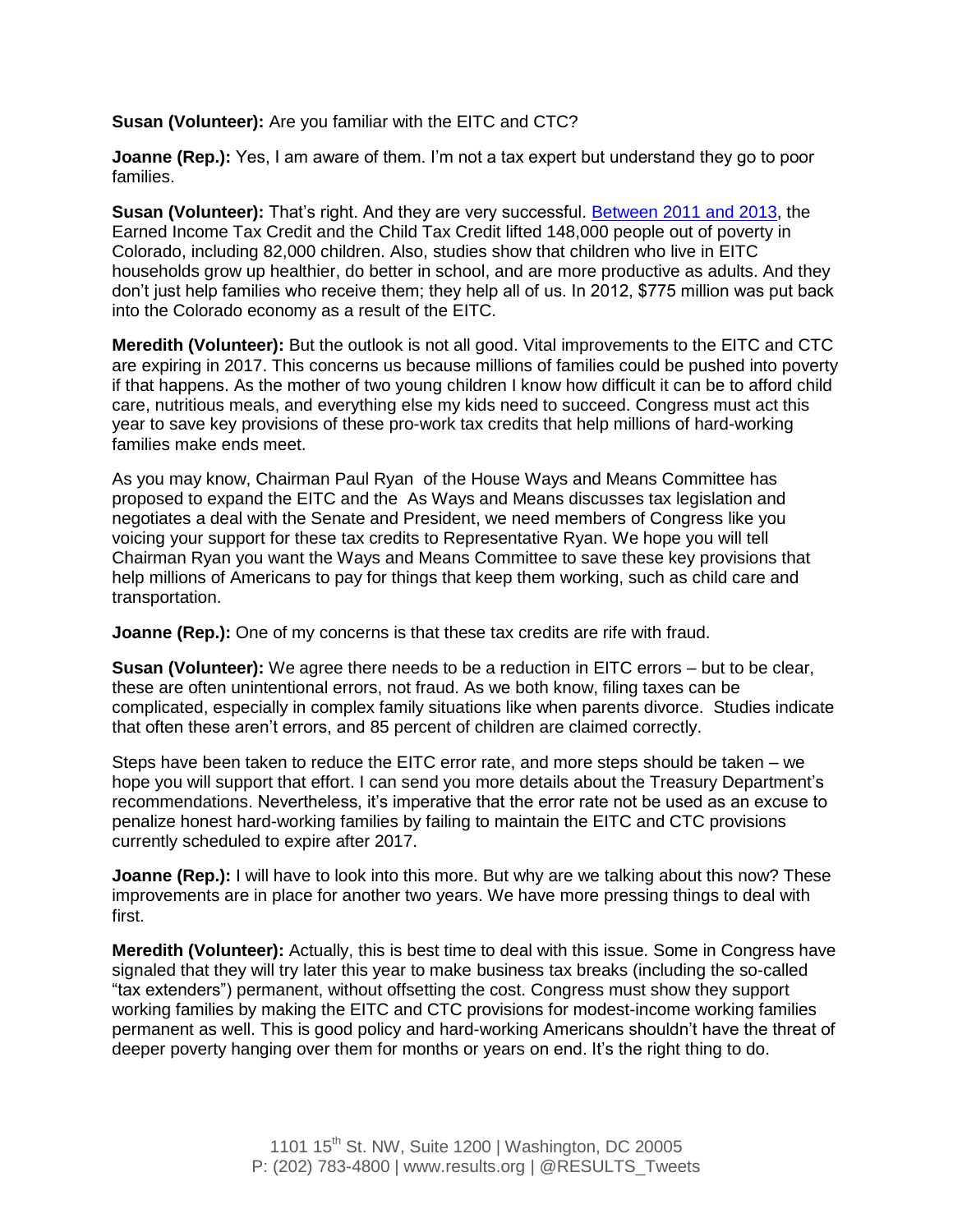So, we are hoping you will speak to Representative Ryan in the next few weeks, voicing your support for saving these key EITC and CTC provisions. Is that something we can count on you to do?

**Joanne (Rep.):** I will take all of this information into consideration, but I want to ask my staff to look into this forward. Thank you for coming to DC to voice your concerns. I know we all share the common goal of making Colorado a better place to live.

**Susan (Volunteer):** Thank you for your time Congresswoman Carter. We will leave this packet with you with more information on this issue. How should we follow up with your staff?

**Joanne (Rep.):** I will make sure you get contact information for my tax aide, Bill. Give him a call next week.

**Meredith (Volunteer):** We appreciate you taking the time to meet with us today. Remember that these tax credits are important to millions of hardworking families in Colorado and around the country. We look forward to working with you to make sure they get the attention they deserve. Before we go, can we get a picture with you?

**Additional Remarks from Joanne Carter:** We often focus on members who may be more conservative as our main challenge in our lobbying. But I also want to flag that there's a lot more we can and should do to engage members of Congress who already agree with us.

And there's a definitely a risk that we go into the meeting, we talk about EITC or CTC and they say:

"*Don't worry, I support the EITC and the CTC, you don't need to talk with me."*

I think we have to come back and say:" *Thank you so much but we're really worried that these programs could get lost and not be included in a tax deal and we'd be hugely grateful for your active support on this. "*

They can certainly cosponsor House and Senate bills and also engage with leadership. Some of them may already be very active so listen to that and thank them and ask *how we can help them*. Meredith and Jos can flag these folks for you.

But we have many allies who could be more active

My point is that we want to encourage Congressional allies to be champions on this and to show those whose support might be soft that this is important to their constituents.

And you can tell your member of Congress who are supporters that other RESULTS folks right now are doing a hundred other meetings and we're absolutely talking to members across the political spectrum, so we hear what they are saying and are working to build broad support.

**Additional Remarks from Meredith Dodson:** this is true for House Democrats, since they serve a key role in sustaining a veto by the president if necessary, and in particular this is true for Senate Democrats. We've seen that many are not willing to "go to the mat" for the EITC and CTC in tax negotiations. We need s show of force so that the top Democrat on the Senate Finance Committee, Ron Wyden from Oregon, gets a clear message that EITC and CTC are the top tax priority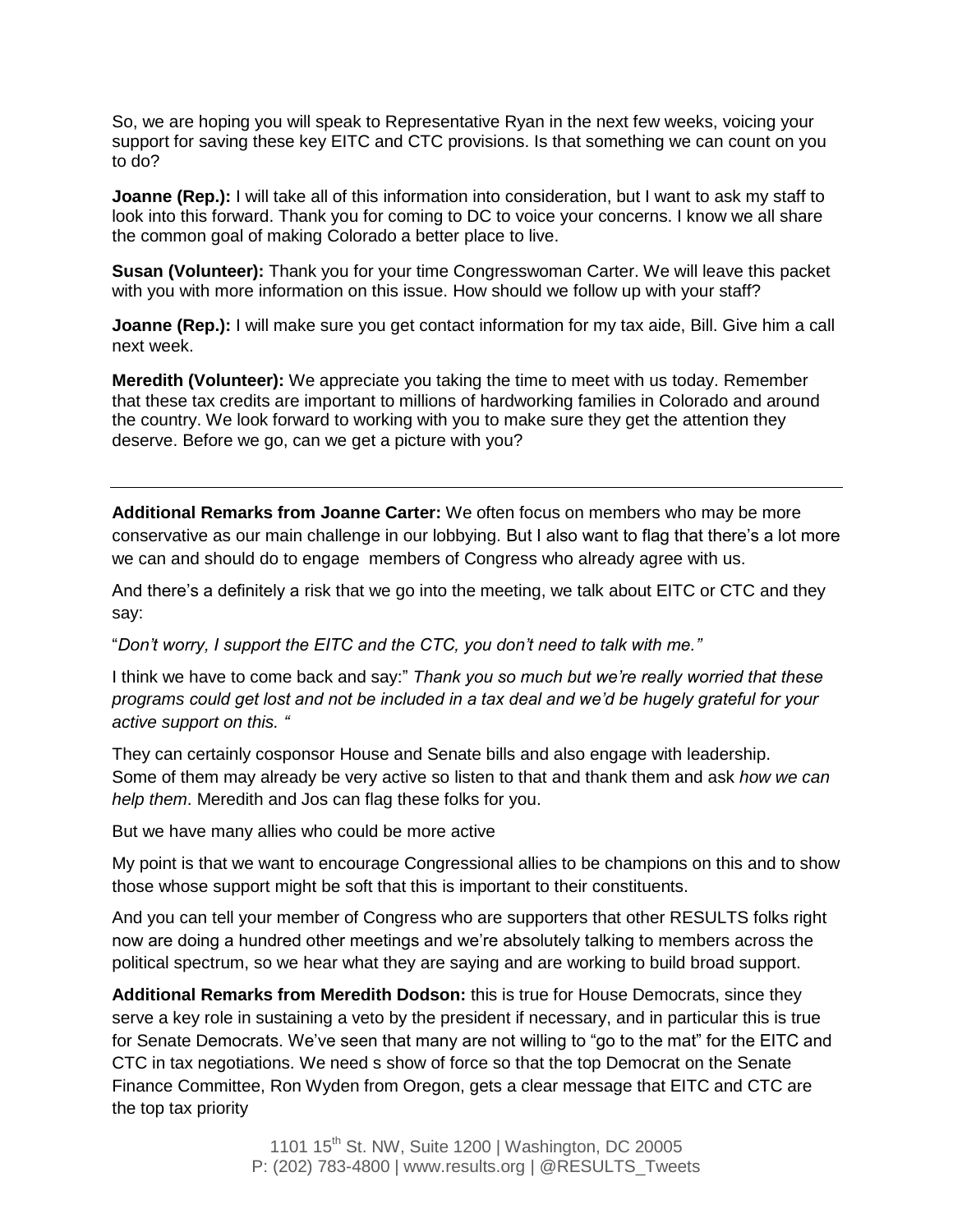*Groups practice a lobby meeting on their own.*

## **Shares**

#### Facilitated by Meredith Dodson

### Regina Hendrickson, RESULTS Salina (Salina, KS)

*Kim Trigg and myself are from the Circles of the Heartland group, in Salina, KS. Our chapter formed in 2012, and we are two of the circle leaders, from the "first class". Our "Getting Ahead Class started on May 29, 2013 and we "graduated" in Sept 2013, we also just completed our 18 month commitment with our "allies".*

*On July 16, 2015; Kim and I will be presenting RESULTS to our circle leaders and allies, and hopefully get them interested in what RESULTS can do for people in poverty. Kim and myself are going to meet on Monday to put packets together for our meeting on Thursday, along with examples of letters, to our senators and congressman regarding EITC,CTC, and SNAP. We are hoping to help some of them write their letters that evening so Kim can take them with her to DC on Friday. We are also going to show them the website and how to navigate through it as well as show the video "Everyday Heroes."*

*Our circle leaders are also involved with our founding board the Guiding Coalition as well as our Big View board. Kim and I are also on some of the committees and are currently working together on a fund raiser for this fall with one of our local "garage bands" which we are tentatively calling "Band against Poverty." In January 2016, we are hoping to be able to help Kansas Wesleyan College with the "Feeding My Starving Children" organization pack nutritional meals for starving children around the world, and are going to need to find 500 volunteers for that effort. We want to try and get as many community members involved in everything "Circles as well as RESULTS" !!!!*

### Kristy Martino, RESULTS U.S. Poverty Organizer and Volunteer with the RESULTS Seacoast group (Kittery Point, ME)

As many of you know, Kristy Martino has been kicking butt in her role as a contractor from her home base on the NH/Maine border, starting new US Poverty groups in New England and the South, mentoring REAL Changers, and taking selfies with Presidential candidates over the past 15 months (we'll hear more about that in a few minutes). Well, I'm thrilled to announce that Kristy formally joined the RESULTS staff on July 1! As a Grassroots Organizer for our US poverty campaigns, she'll continue work to generate numerous new contacts, provide issue and advocacy skills training while representing RESULTS at national conferences, develop partnerships with like-minded organizations, manage our new "Experts on Poverty" project, and continue to start new RESULTS groups. Kristy plays a critical role in expanding our U.S. poverty grassroots network and is such a great colleague – we are lucky to have her officially on board! Now let's hear about her recent and numerous encounters where she talked about poverty with presidential candidates.

*Since I live in the part of Maine that is right over the border from NH, I get a front row seat on the campaign trail. NH takes its politics very seriously, and candidates and potential candidates come through the state so often, I usually have to pick and choose who I go to see – what an*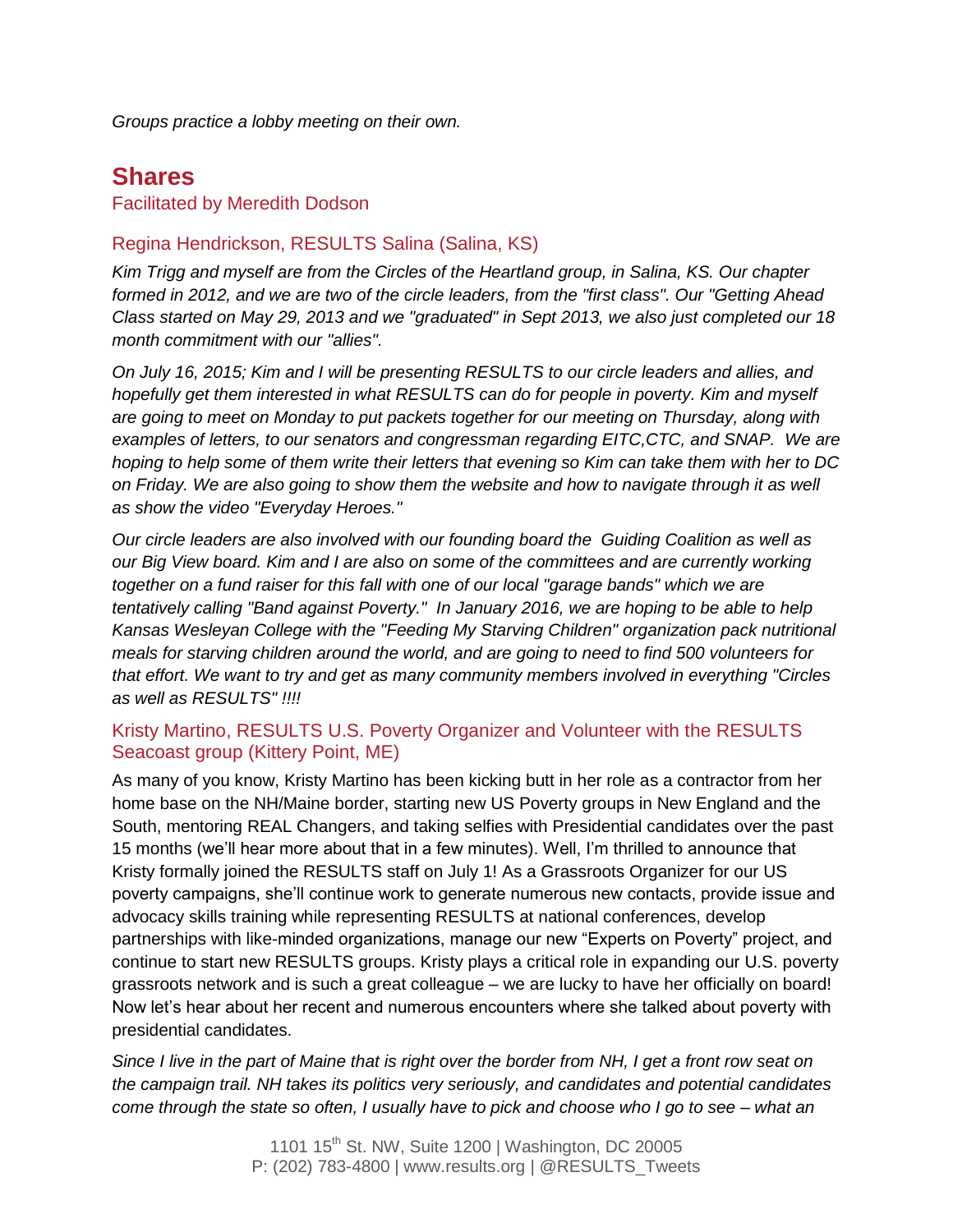*exciting luxury – and so far this year, I've already seen, met, and bird-dogged 5 presidential candidates.* 

*For those of you who haven't heard the term "bird-dogging" before –I can briefly explain that first. Bird-dogging is essentially a tactic to get policymakers and candidates on record in regards to a specific issue. It's a great technique to use in scenarios like town-halls, chance encounters, or anywhere you may have a very limited time to speak with someone. In addition to getting a response to a targeted question you've asked on record, you also have an opportunity to educate the audience on your issue because these things typically take place in a public setting, and bonus points – the media is never far from the microphone, so you can easily follow up with them as well. In the span of 5 minutes you can reach policymakers, the media, and the general public and shine a light on the issue you care about.* 

*The picture you saw of me and Senator Marco Rubio was taken last week. In New Hampshire, the local TV station does a live audience taping with candidates as they come through town. Because I subscribe to all the candidates email lists, follow them on twitter, set up google alerts, and keep up with the local news, I found out you can request a seat at these tapings and submit a question.* 

*I submitted a very softball-y question in order to ensure that I would get a question asked on TV and then knew I would have a second opportunity to ask him more directly, one on one. If your question gets picked, you get to sit in the front row, which means you can easily stand up and be first in line for a handshake after taping. Strategy!* 

*So my TV question was about how Sen. Rubio would address the lack of opportunity for all due to the growing income and wealth inequality in America – I asked this because I know many of the candidates are just beginning to even say the word inequality, so I wanted to make sure this was raised during taping – and I wanted to hear how he responded. His answer had a lot to do with increasing defense spending and creating more jobs but what I honed in on was how he spoke about anti-poverty programs. Several times he said, "we need to stop trapping people in poverty. These programs don't work, they are trapping people in poverty."*

*Obviously, I disagree with this, so once I saw him start the handshake line after the taping I went right over to him. I thanked him for his support on the Earned Income Tax Credit (always good to start with a thank you) and asked him if I could follow up with his staff to give him some more information on why it's important to prioritize the EITC and the CTC since 16 million would fall into or deeper into poverty if they expire. He said yes, and we talked a bit more about how folks use the EITC – he supports extending it but the nitty gritty implementation is flawed from our perspective, and then I ended by saying, I know you see the value in the EITC and know how successful it is. I want to let you know that other anti-poverty programs like SNAP are also successful and can be a critical lifeline. When my husband and I had to go on SNAP after the recession, we didn't feel like it trapped us in poverty – it lifted us out of poverty.* 

*Then of course, I asked for a selfie because that gives you at least another 30 seconds to drive your point home and be thankful and respectful. So, in what was about 3 minutes of interaction time, I was able to raise the issue of inequality, mention the EITC, make a connection to his staffer, and tell a personal story to help combat his resistance to the programs we fight for. And I*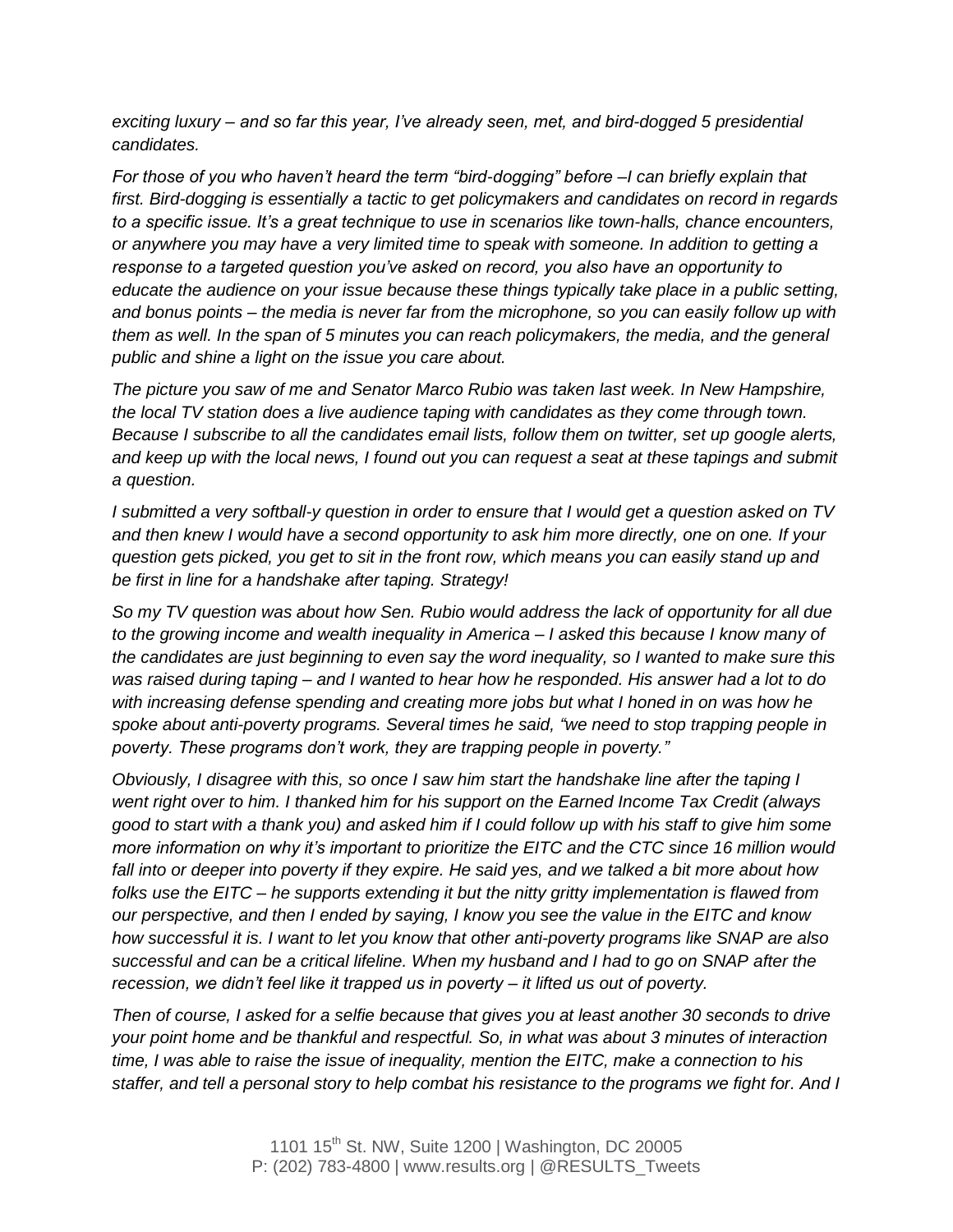*got a cool picture to put on my Facebook-which started even more conversations around these issues.* 

*So, I urge you to do some detective work, find out where candidates will be, do some birddogging, snap some pictures, and have FUN with it! This is exciting!!*

### Isabelle Soifer, RESULTS Houston (Houston, TX)

*Hi everyone, my name is Isabelle Soifer and I am an incoming Real Change Fellow and also a member of RESULTS Houston. As the Strategic Initiatives Coordinator for the Center for Houston's Future, I recently conducted research for their Civic Vitality Community Indicator Report, which included looking at Political Participation, Strong Communities, Social Inclusion, and Philanthropy in the Houston region and how they compare to the country's 10 other major regions. I wanted to share with you one part of my research, the Social Inclusion section, where we discussed economic mobility, wages and income disparities, and income segregation.* 

*The data is not encouraging. In terms of economic mobility, the odds of children rising from the bottom 20 percent of income to the top 20 percent are very slim across the nation, but do vary depending on where children are born. For example, the chance of a child rising from the bottom to top is 8percent in Houston, 11percent in San Francisco, 10percent in New York, and 4percent in Atlanta. In contrast, Houston, Philadelphia, and New York had the highest rate of wealthiest 20 percent of children remaining wealthy. According to the Harvard's Equality of Opportunity Project, the regions with higher economic mobility tend to have less segregation (by income and race), less income inequality, better schools, greater social capital, and more stable families.* 

*Across the nation, income inequality is on the rise. The majority of workers in the U.S. have witnessed their real wages decline since 1979. As a result, the number of middle-income and wealthy households has dropped by 6 and 4 percent, respectively, while the number of lowerincome households has grown by ten percent. Unsurprisingly, this has led to an increase in the number of households receiving government assistance; as of 2013, 37percent of households are receiving one or more forms of government assistance.* 

*Finally, residential income segregation proves to be a substantial issue for the country as well. For example, over the past quarter century, Houstonians have increasingly tended to cluster near other people who have similar income levels. Low-income households in majority lowincome areas made up 20percent of households in 1980, but grew to 40percent by 2013. Likewise, high-income households living in majority high-income areas grew from 11percent to 24percent over the same period. This kind of segregation can be a barrier to economic mobility for low-income areas.*

*These and many more findings can be located on the website, [www.thehoustonindicators.org.](http://www.thehoustonindicators.org/) These findings have a direct relation to the issues and policies we advocate for in RESULTS. I highly recommend everyone visit this page and play around with the numerous interactive graphs which can help with your advocacy work. Please feel free to contact me [\(isabellesoifer91@gmail.com\)](mailto:isabellesoifer91@gmail.com) if you have any questions about the data. Thank you for letting me share this information with you!*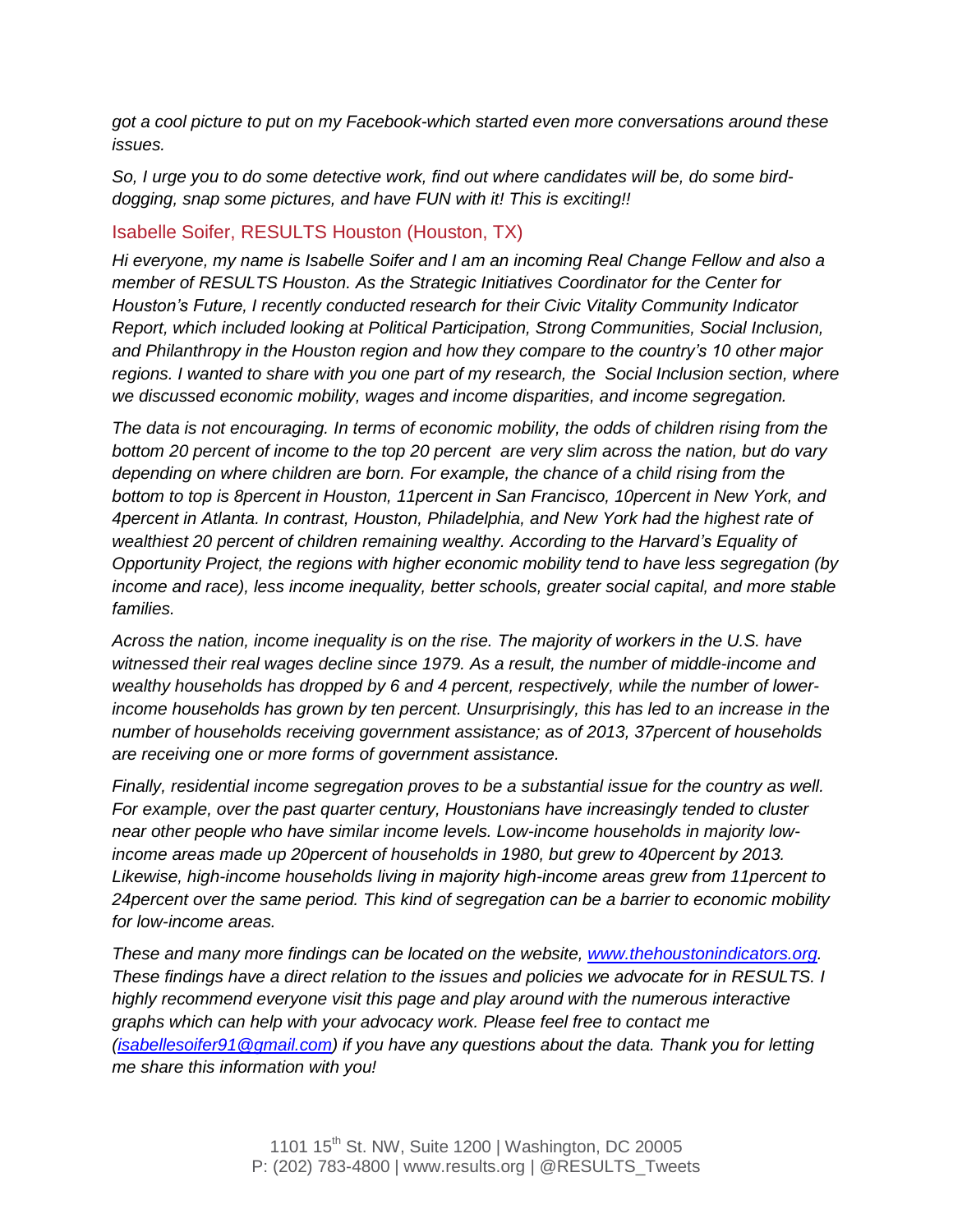# **Announcements**

Tade Mengesha, RESULTS Emerson Hunger Fellow

Tade says farewell and briefly reflects on her time with RESULTS.

Now for this last section of the call, we want to make sure everyone is ready for next week's big event- the RESULTS International Conference. Now, if you're not coming, don't tune out. This is meant for everyone, regardless of whether you come to DC or not. Here goes:

- 1. First and foremost, most of you have done a **lobby prep call with Meredith** to get ready for your lobby meetings in DC. If you or your group has not had a lobby prep call, please contact Jos Linn [\(jlinn@results.org\)](mailto:jlinn@results.org) immediately. These calls are very important in helping have a successful meeting with your members of Congress. And we don't just want people going to DC to be on these calls. We invite your entire group. You all have valuable knowledge and experience and something to contribute. And remember, these calls are not just for the conference. When you get meetings scheduled in August, let us know and we'll do a prep call to get ready for them.
- 2. **Schedule your lobby meetings.** If you have not submitted your requests for lobby meetings, do so now. The longer you wait, the less likely you'll get a face-to-face meeting. We have a [sample request](http://www.results.org/uploads/files/2015_U.S._Campaigns_Lobby_Meeting_Request.doc) on our website you can use. This is something that those of you not coming to DC can do. Anyone from your group can request a meeting on behalf of those coming to the conference. This will be a big help for those coming to DC. And please, for each meeting your get scheduled, please enter it into the [Conference Lobby Meeting Form.](https://docs.google.com/forms/d/1yFd_Hp0nSdxlwwifUojMClF6F59hPd0U_5zcEhqsgnk/viewform) This helps us keep track of all the meetings and plan accordingly.
- 3. **Gather your letters.** Hopefully all of you have gotten letters from people in your community that you plan to have delivered to your members of Congress in DC. If you have them with you today, make sure your DC travelers get them all before you leave. If you have still some to gather, before you leave today figure how you will get them to folks before they leave for DC.
- 4. **Invite your members of Congress to our Lobby Day reception.** Our Congressional Reception on Capitol Hill on July 21 is a great way for members of Congress to connect with RESULTS and build relationships with your group. Many attend and share a few words that can be inspiring and funny. We want your member of Congress there so please invite them to attend. We have an [invitation letter online](http://www.results.org/uploads/files/Draft_IC_Reception_Invitation_for_MoCs.doc) you can use. This is also a great project for those of you NOT coming to DC. It helps your travelers focus on their trip and lets you share in the experience. Before you leave today, assign who will make those invitations.
- 5. **Read the Background Packet.** Our [2015 U.S. Poverty Background Packet](http://www.results.org/uploads/files/2015_RESULTS_US_Poverty_Campaigns_Background_Packet.pdf) has a lot of good information and up-to-date statistics on our current U.S. Poverty Campaigns. It is a resource anyone can use, not just at the conference but throughout the year. For those of you attending the conference, we strongly encourage you *read it before you come to*